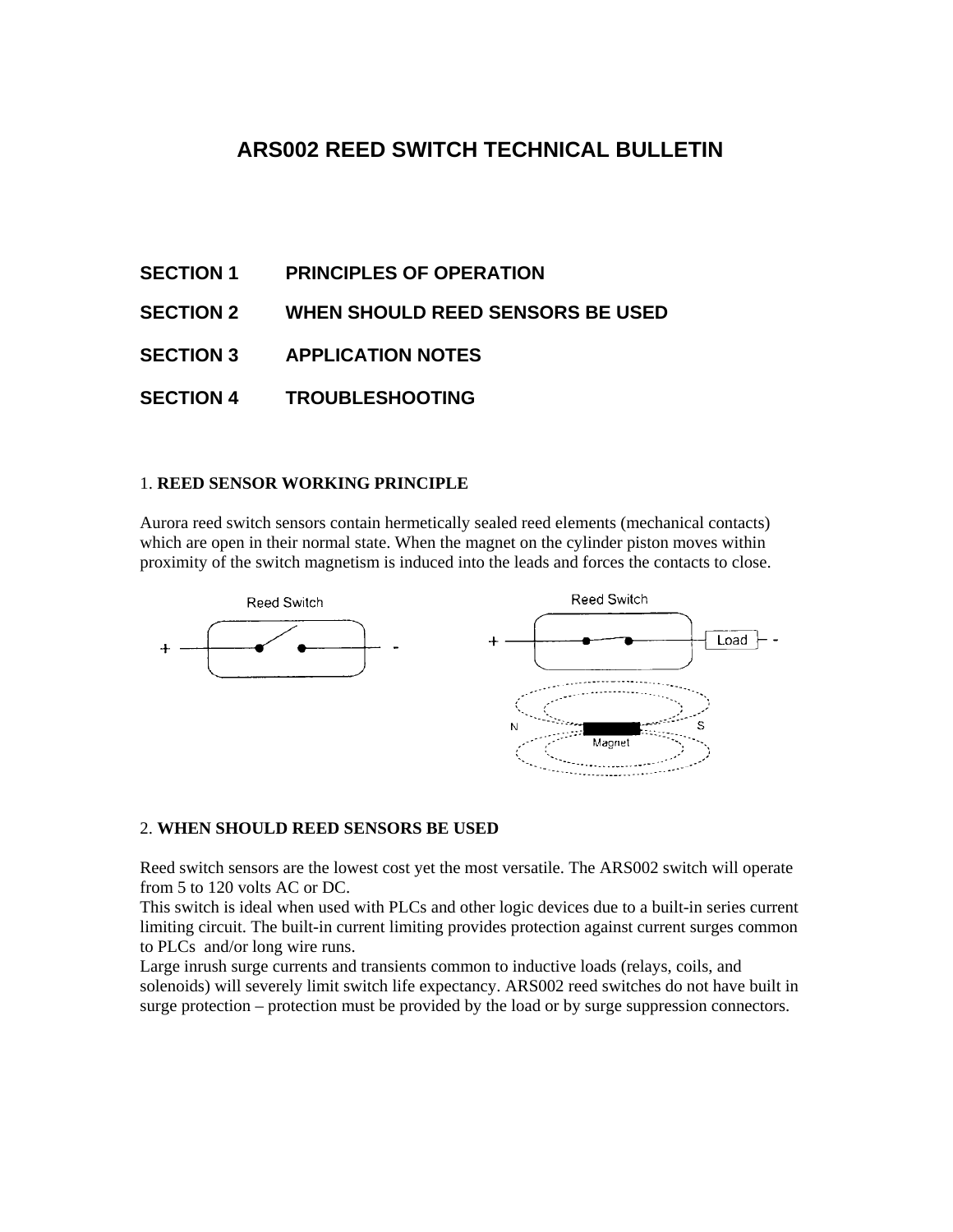## **3. APPLICATION NOTES**



Power Supply Polarity MUST be observed for proper operation<br>on DC application. The LED will not light if polarity is reversed

| Switch Type                     | Function      | Switching Voltage           | <b>Switching Current</b>      | Switching Power | Voltage Drop |
|---------------------------------|---------------|-----------------------------|-------------------------------|-----------------|--------------|
| Reed Switch w/ LED<br>for PLC's | Normally Open | 5 - 120 VDC/VAC<br>50/60 Hz | .03 Amp Max<br>0.001 Amp Min. | 4 watts Max.    | 3.5 Volts    |

Current and voltage demands of the load must NOT exceed the current and voltage ratings of the switch (shown on the diagram above). Failure to do so will ruin the switch. For DC voltage always observe polarity. Voltage must be  $5 - 120$  VAC/VDC and current must be 4 watts maximum.

Reed switches cannot be connected directly across the power supply without a series load. Failure to use a series load will damage the switch and possibly the power supply.

Never test a switch with a filament light bulb. Severe inrush currents will impair the switch or cause premature failure.

There are three types of loads: Resistive (PC or PLC), Capacitive (long wire runs), and Inductive (solenoids).

Always keep the area around the switch clean and free from potentially magnetic field carrying debris. The switches actuate on magnetic fields produced from the magnet on the cylinder piston. Stray magnetism can give unwanted switch actuation or change the switch activation point.

Reed switches do not have built in surge suppression. When using the switch to actuate a solenoid or any inductive load, always use a surge suppression version of solenoid and/or surge suppression connectors. Without these precautions large inductive spikes can severely limit switch life expectancy.

Use the switch to signal end of stroke only. Do not rely on the switch alone to stop the piston in mid stroke.

Reed switches are equipped with indicator lights. The light always depicts an output voltage from the switch. A minimum current of .005 amps is required.

ARS002 switches are NEMA 4 rated.